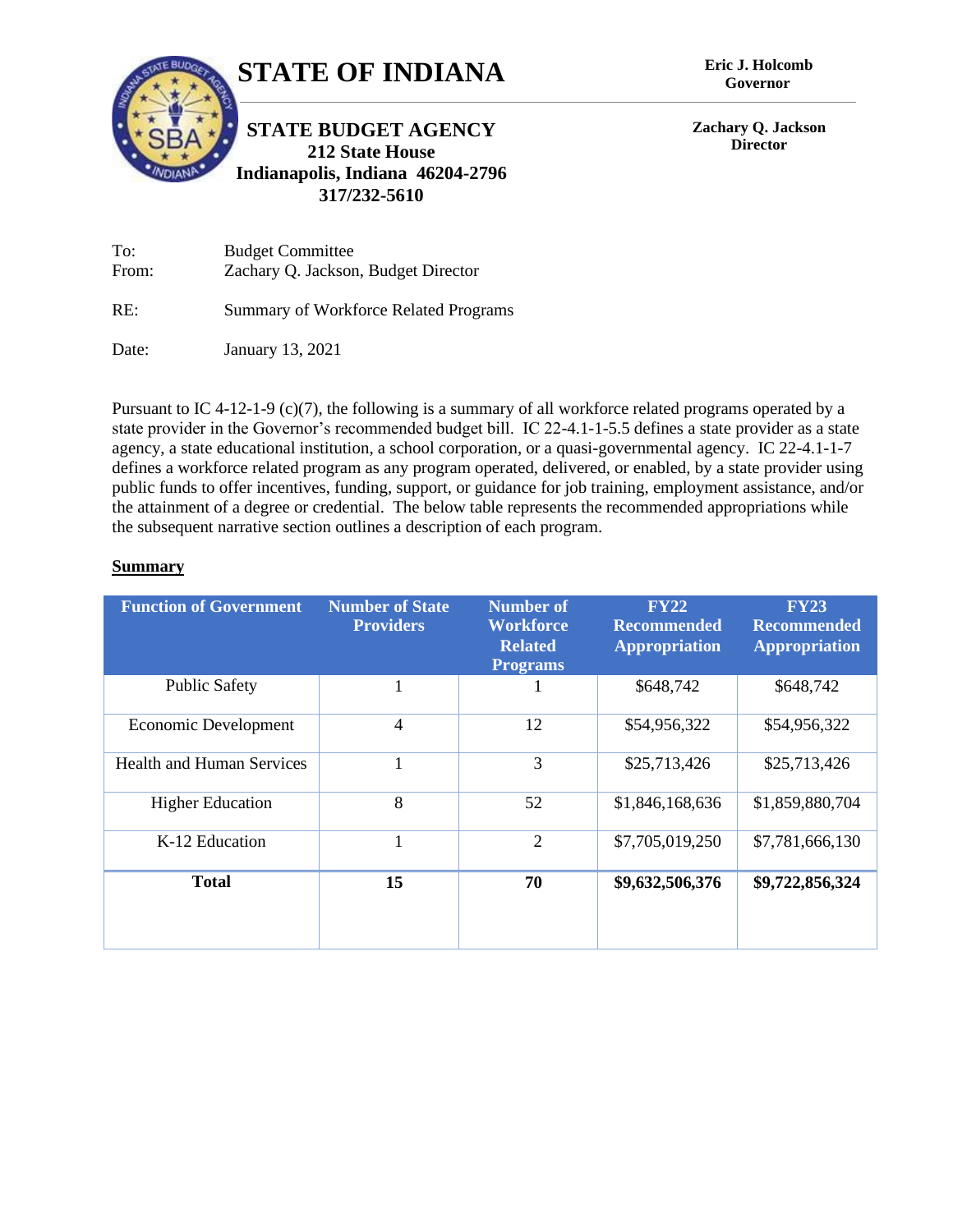## **Public Safety**

| <b>State Provider</b>    | Workforce Related<br><b>Program</b>       | <b>Appropriation</b> | <b>FY22 Recommended FY23 Recommended</b><br><b>Appropriation</b> |
|--------------------------|-------------------------------------------|----------------------|------------------------------------------------------------------|
| Department of Correction | Hoosier Initiative for<br>Re-Entry (HIRE) | \$648,742            | \$648,742                                                        |

The HIRE program is a collaborative program between the Department of Workforce Development and the Department of Correction that is dedicated to creating a cohesive relationship between ex-offender clients, the WorkOne system, businesses, non-profit organizations and local law enforcement agencies. The collective goal of this group is to help place rehabilitated, trained, and determined clients back into the workforce.

# **Economic Development**

| <b>State Provider</b>               | <b>Workforce</b><br><b>Related Program</b> | FY22<br><b>Recommended</b><br><b>Appropriation</b> | <b>FY23</b><br><b>Recommended</b><br><b>Appropriation</b> |
|-------------------------------------|--------------------------------------------|----------------------------------------------------|-----------------------------------------------------------|
| Department of Workforce Development | <b>Adult Education</b><br>Distribution     | \$12,985,041                                       | \$12,985,041                                              |

The Adult Education program offers basic academic skills toward higher levels of educational attainment including a high school diploma, high school equivalency, and/or transition to postsecondary education and training.

| <b>State Provider</b>               | <b>Workforce Related</b><br><b>Program</b> | <b>FY22</b><br><b>Recommended</b> | <b>FY23</b><br><b>Recommended</b> |
|-------------------------------------|--------------------------------------------|-----------------------------------|-----------------------------------|
|                                     |                                            | <b>Appropriation</b>              | <b>Appropriation</b>              |
| Department of Workforce Development | <b>Dropout Prevention</b>                  | \$6,800,000                       | \$6,800,000                       |

The Dropout Prevention appropriation funds the Jobs for America's Graduates (JAG) program. JAG is a state-based, national non-profit organization dedicated to helping high school students of promise who have experienced challenging or traumatic life experiences achieve success through graduation. JAG is a resiliency-building workforce preparation program that helps students learn in-demand employability skills and provides a bridge to post-secondary education and career advancement opportunities.

| <b>State Provider</b>               | <b>Workforce</b><br><b>Related Program</b>                          | FY22<br><b>Recommended</b><br><b>Appropriation</b> | <b>FY23</b><br><b>Recommended</b><br><b>Appropriation</b> |
|-------------------------------------|---------------------------------------------------------------------|----------------------------------------------------|-----------------------------------------------------------|
| Department of Workforce Development | Next Level Jobs<br><b>Employer Training</b><br><b>Grant Program</b> | \$16,964,066                                       | \$16,964,066                                              |

The Next Level Jobs Employer Training Grant program reimburses employers who train, hire, and retain new or incumbent workers to fill in-demand positions within recognized job fields. The grant will reimburse employers up to \$5,000 per employee who is trained, hired, and retained for six months, up to \$50,000 per employer.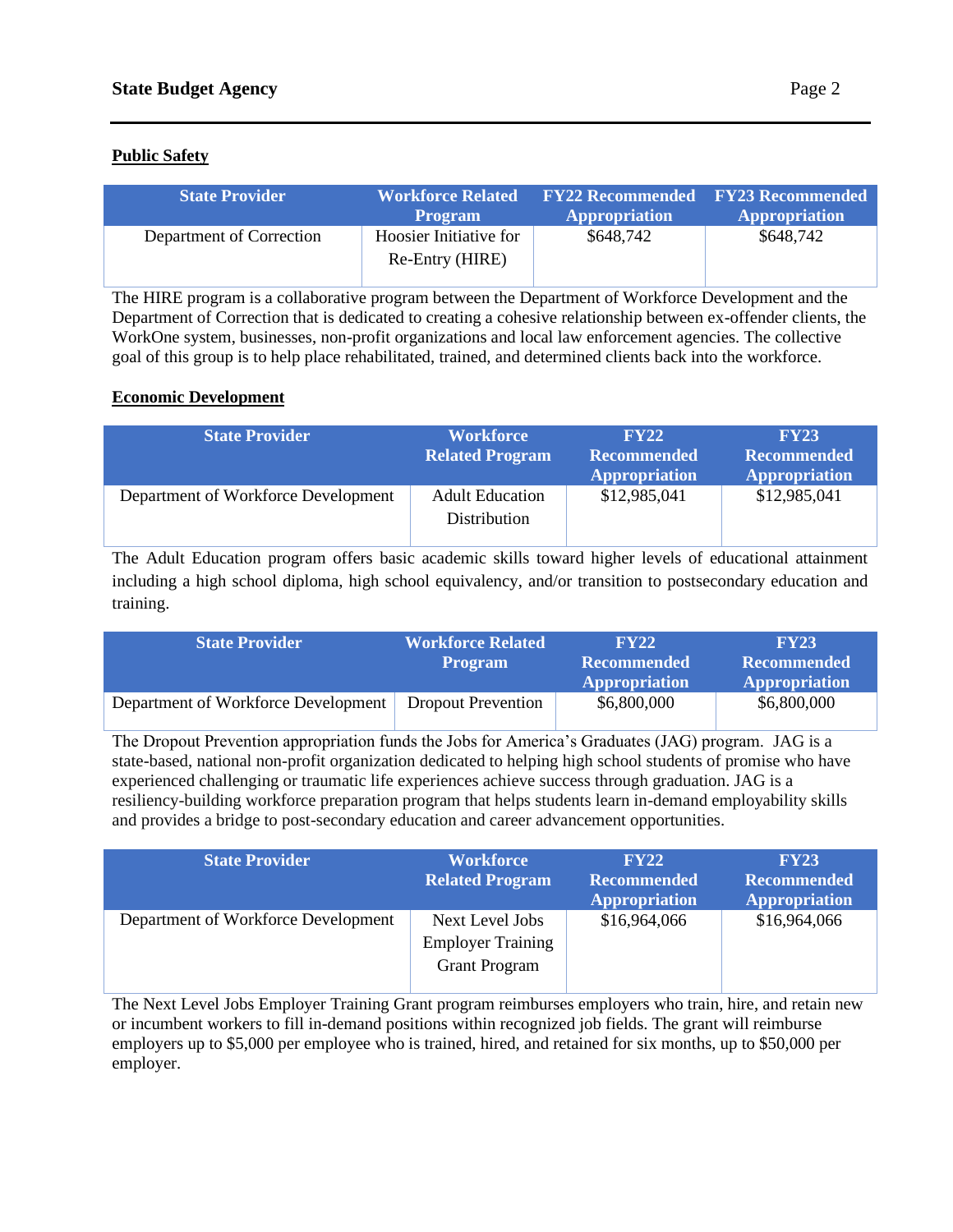| <b>State Provider</b>               | <b>Workforce</b><br><b>Related Program</b> | FY22<br><b>Recommended</b><br><b>Appropriation</b> | <b>FY23</b><br><b>Recommended</b><br><b>Appropriation</b> |
|-------------------------------------|--------------------------------------------|----------------------------------------------------|-----------------------------------------------------------|
| Department of Workforce Development | Proprietary<br>Education                   | \$53,243                                           | \$53,243                                                  |

The Proprietary Education program funds the Office for Career and Technical Schools, housed in the Department of Workforce Development, which is charged with overseeing the accreditation of non-degree and non-credit bearing, post-secondary proprietary educational institutions throughout Indiana. The purpose of this program is to protect students, educational institutions, the general public, and operators of private schools from dishonest and unethical practices.

| <b>State Provider</b>               | <b>Workforce</b><br><b>Related Program</b> | FY22<br><b>Recommended</b><br><b>Appropriation</b> | <b>FY23</b><br><b>Recommended</b><br><b>Appropriation</b> |
|-------------------------------------|--------------------------------------------|----------------------------------------------------|-----------------------------------------------------------|
| Department of Workforce Development | Work Indiana<br>Program                    | \$150,000                                          | \$150,000                                                 |

The Work Indiana program provides adult education students with access to short-term training opportunities that lead to industry-recognized credentials in high-wage, high demand occupations. Students can choose from over 45 certifications including Advanced Manufacturing, Business Administration, Construction, Health Care, Hospitality, Information Technology, and Transportation and Logistics.

| <b>State Provider</b>               | <b>Workforce</b><br><b>Related Program</b> | FY22<br><b>Recommended</b><br><b>Appropriation</b> | <b>FY23</b><br><b>Recommended</b><br><b>Appropriation</b> |
|-------------------------------------|--------------------------------------------|----------------------------------------------------|-----------------------------------------------------------|
| Department of Workforce Development | <b>Workforce Ready</b><br>Grant            | \$3,000,000                                        | \$3,000,000                                               |

The Workforce Ready Grant program was created to provide scholarships to adult students pursuing highdemand, shorter-term credentials. The scholarship covers tuition expenses for adult students enrolling in certain certificate programs that are aligned with a high-demand area of the economy. The program is implemented jointly by the Department of Workforce Development and the Commission for Higher Education who provide grants to non-credit bearing providers and credit bearing providers respectively.

| <b>State Provider</b>                       | <b>Workforce Related</b><br><b>Program</b> | FY22<br><b>Recommended</b><br><b>Appropriation</b> | <b>FY23</b><br><b>Recommended</b><br><b>Appropriation</b> |
|---------------------------------------------|--------------------------------------------|----------------------------------------------------|-----------------------------------------------------------|
| Indiana Economic Development<br>Corporation | <b>Skills Enhancement</b><br>Fund          | \$11,500,000                                       | \$11,500,000                                              |

The Skills Enhancement Fund (SEF), frequently used as a job creation tool and to support efforts to skill up Indiana's labor pool, provides reimbursement (typically with a dollar-for-dollar match) for a company's eligible costs to train its Hoosier employees. SEF funding is commonly used to support training programs directed toward workforce deficiencies, particularly in high-growth industries.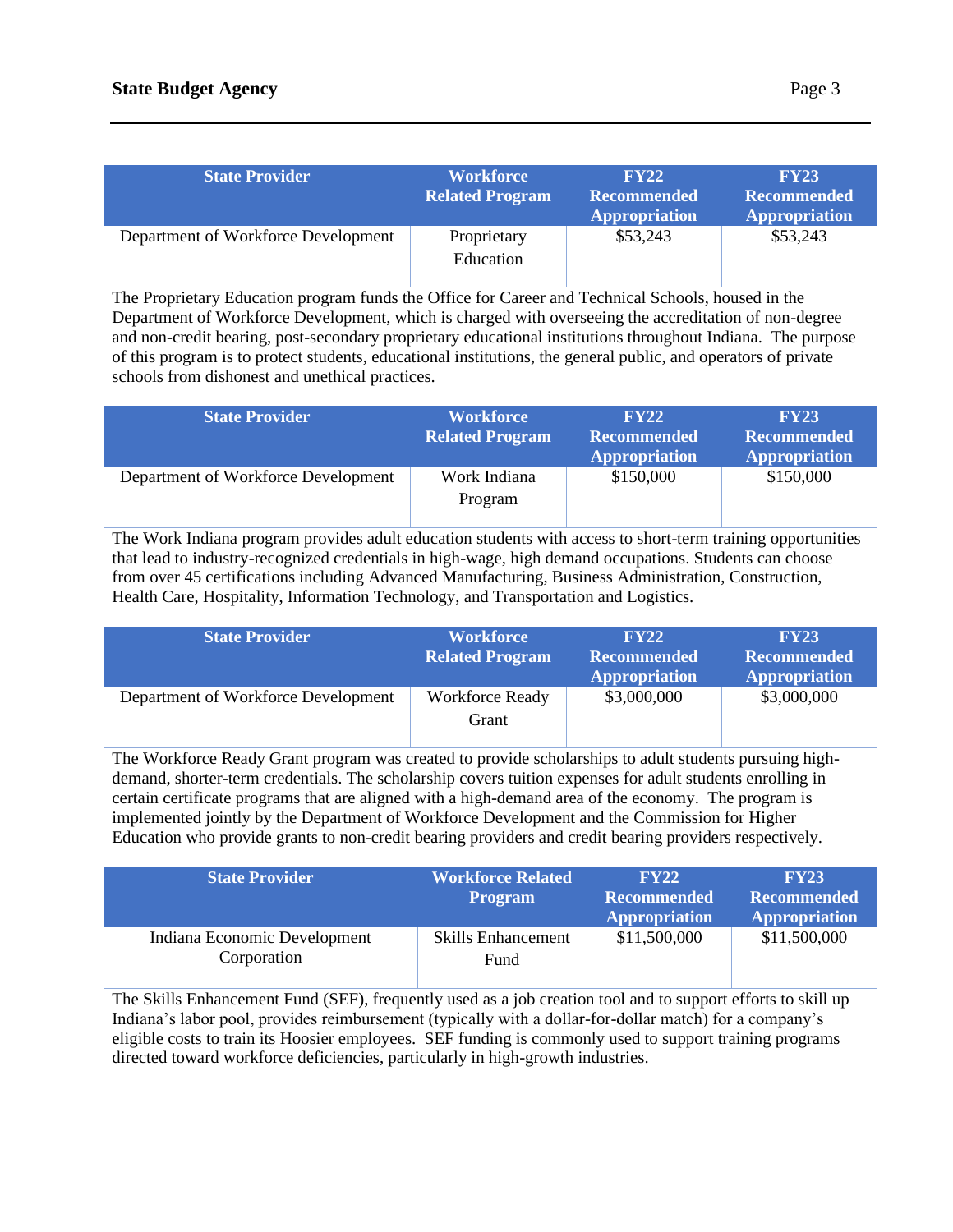| <b>State Provider</b>                                  | <b>Workforce Related</b><br><b>Program</b> | $\bf FV22$<br><b>Recommended</b><br><b>Appropriation</b> | FY23<br><b>Recommended</b><br><b>Appropriation</b> |
|--------------------------------------------------------|--------------------------------------------|----------------------------------------------------------|----------------------------------------------------|
| Indiana Housing and Community<br>Development Authority | <b>Housing First Program</b>               | \$890,027                                                | \$890,027                                          |

The Housing First Program provides eligible program participants with rental assistance and support services, including employment assistance and job training, substance abuse and addiction treatment, educational assistance, life skills assistance, and treatment for, and the management of, mental and physical health problems.

| <b>State Provider</b>                                  | <b>Workforce Related</b><br><b>Program</b>       | FY22<br><b>Recommended</b><br><b>Appropriation</b> | <b>FY23</b><br><b>Recommended</b><br><b>Appropriation</b> |
|--------------------------------------------------------|--------------------------------------------------|----------------------------------------------------|-----------------------------------------------------------|
| Indiana Housing and Community<br>Development Authority | <b>Individual Development</b><br><b>Accounts</b> | \$609,945                                          | \$609,945                                                 |

The Individual Development Account program assists low-moderate income Hoosiers attain their goals through matched-savings incentives and financial education. Participants set savings goals and make regular deposits, which are matched, at a minimum of \$4 for every \$1 saved, to help them reach goals including obtaining educational job training.

| <b>State Provider</b>    | Workforce Related Program                  | FY22<br><b>Recommended</b><br><b>Appropriation</b> | <b>FY23</b><br><b>Recommended</b><br><b>Appropriation</b> |
|--------------------------|--------------------------------------------|----------------------------------------------------|-----------------------------------------------------------|
| <b>Workforce Cabinet</b> | Workforce Diploma Reimbursement<br>Program | \$1,000,000                                        | \$1,000,000                                               |

The Workforce Diploma Reimbursement Program assists adult learners age 22 and above in developing employability and career and technical education skills while obtaining a high school diploma.

| <b>State Provider</b>    | <b>Workforce Related</b><br><b>Program</b> | <b>FY22 Recommended</b> FY23 Recommended<br><b>Appropriation</b> | <b>Appropriation</b> |
|--------------------------|--------------------------------------------|------------------------------------------------------------------|----------------------|
| <b>Workforce Cabinet</b> | Perkins State Match                        | \$494,000                                                        | \$494,000            |

The Perkins State Match appropriation is used to match, dollar for dollar, the administrative expenses associated with the federal Perkins program. Each state receives federal funding to support Career and Technical Education courses and programs through the Carl D. Perkins Act of 2006. Up to 5 % of these funds can be used for administration of the grant.

| <b>State Provider</b>               | <b>Workforce</b><br><b>Related Program</b>              | FY22<br><b>Recommended</b><br><b>Appropriation</b> | <b>FY23</b><br><b>Recommended</b><br><b>Appropriation</b> |
|-------------------------------------|---------------------------------------------------------|----------------------------------------------------|-----------------------------------------------------------|
| Department of Workforce Development | Office of Work-<br>Based Learning and<br>Apprenticeship | \$510,000                                          | \$510,000                                                 |

The Office of Work-Based Learning and Apprenticeship, located within the Department of Workforce Development, serves to develop and implement a framework of various work-based learning pathways for both youth and adult populations. To accomplish this, the office coordinates efforts and partners with the U.S. Department of Labor to expand registered apprenticeships, develops flexible and scalable programs that focus on the state's key economic sectors and regional high-wage, high-demand occupations, and builds publicprivate partnerships to increase business and industry engagement with education systems.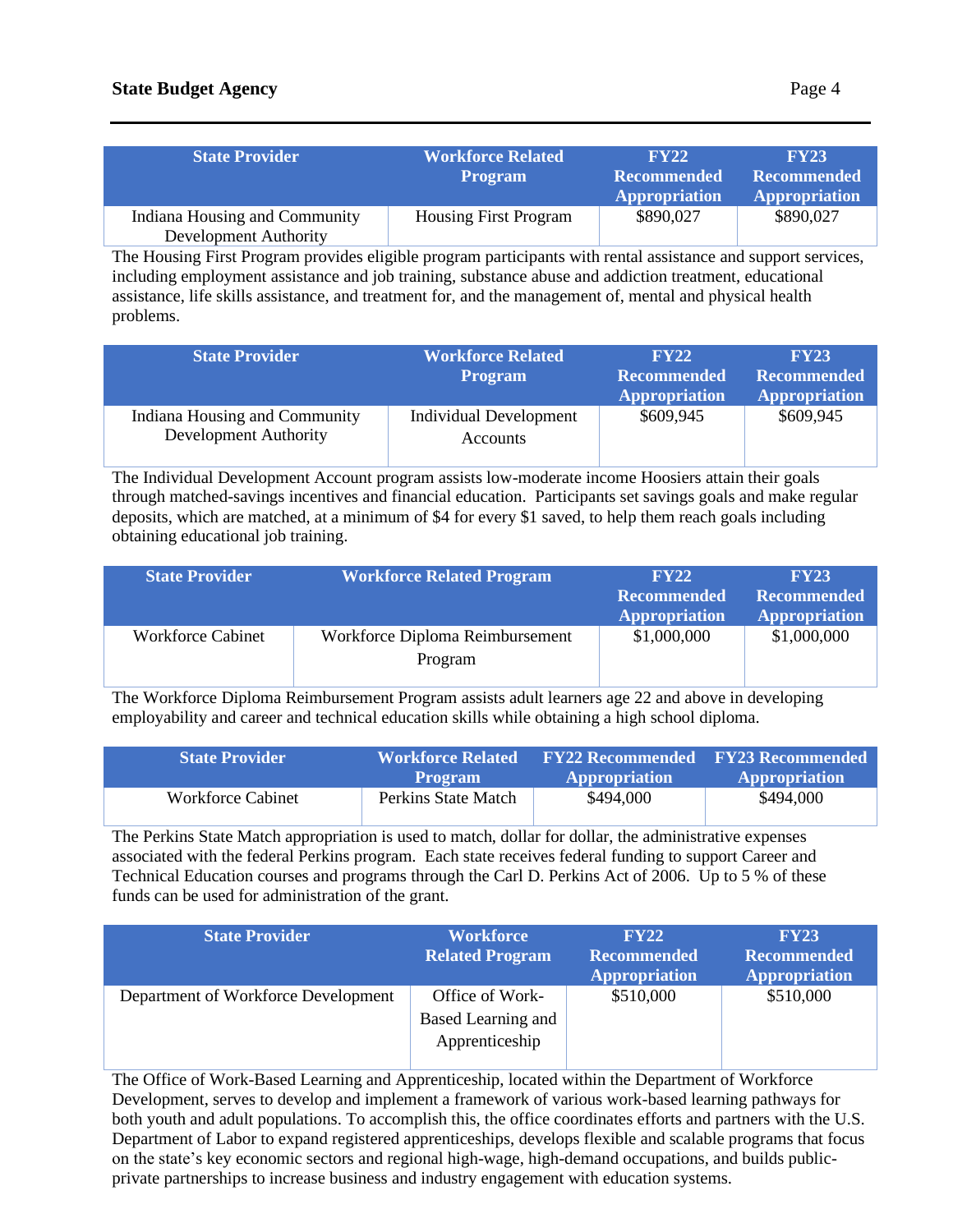# **Health and Human Services**

| <b>State Provider</b>                               | <b>Workforce Related</b><br><b>Program</b> | FY22<br><b>Recommended</b><br><b>Appropriation</b> | <b>FY23</b><br><b>Recommended</b><br><b>Appropriation</b> |
|-----------------------------------------------------|--------------------------------------------|----------------------------------------------------|-----------------------------------------------------------|
| <b>Family and Social Services</b><br>Administration | Blind Vending                              | \$64,295                                           | \$64,295                                                  |

The Blind Vending program provides employment opportunities through the Business Enterprise Program on Federal, State, Municipal, and private property for individuals who are legally blind. This is accomplished under the Randolph-Sheppard Vending Program.

| <b>State Provider</b>                     | <b>Workforce</b><br><b>Related Program</b> | $\bf FV22$<br><b>Recommended</b><br><b>Appropriation</b> | <b>FY23</b><br><b>Recommended</b><br><b>Appropriation</b> |
|-------------------------------------------|--------------------------------------------|----------------------------------------------------------|-----------------------------------------------------------|
| Family and Social Services Administration | <b>IMPACT</b>                              | \$9,555,726                                              | \$9,555,726                                               |

Indiana Manpower and Comprehensive Training (IMPACT) is a Welfare to Work program that provides employment and training funds to assist individuals who have applied for or are receiving SNAP benefits.

| <b>State Provider</b>                     | <b>Workforce</b><br><b>Related Program</b> | <b>FY22</b><br><b>Recommended</b><br><b>Appropriation</b> | <b>FY23</b><br><b>Recommended</b><br><b>Appropriation</b> |
|-------------------------------------------|--------------------------------------------|-----------------------------------------------------------|-----------------------------------------------------------|
| Family and Social Services Administration | Vocational<br>Rehabilitation               | \$16,093,405                                              | \$16,093,405                                              |

The Vocational Rehabilitation program is an integral part of a statewide workforce investment system, and designed to assess, plan, develop, and provide vocational rehabilitation services for individuals with disabilities, consistent with their strengths, resources, priorities, concerns, abilities, capabilities, interests, and informed choice, so that they may prepare for and engage in gainful employment.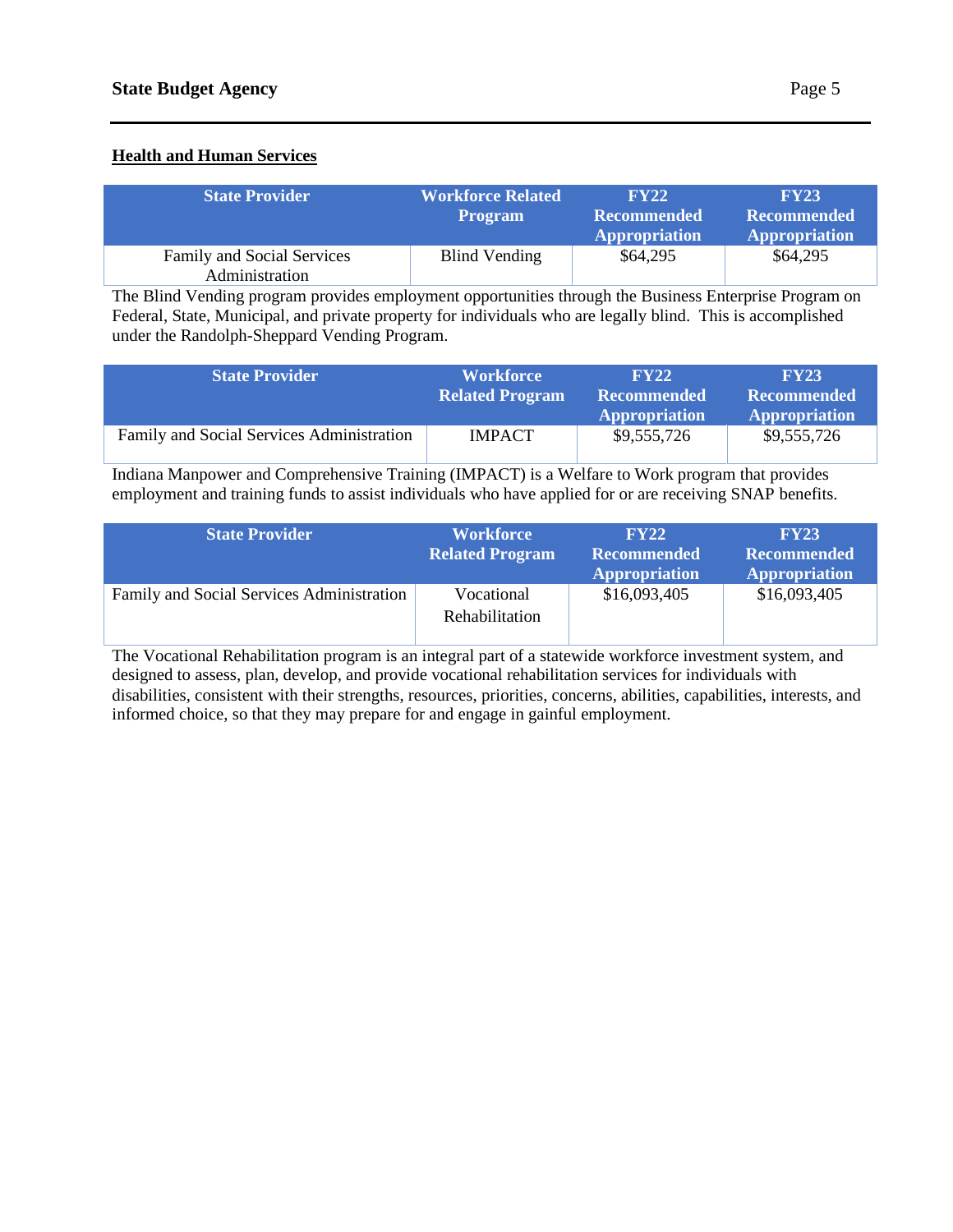## **Higher Education**

| <b>State Provider</b>             | <b>Workforce Related</b><br><b>Program</b> | <b>FY22 Recommended</b><br><b>Appropriation</b> | <b>FY23 Recommended</b><br><b>Appropriation</b> |
|-----------------------------------|--------------------------------------------|-------------------------------------------------|-------------------------------------------------|
| <b>Ball State University</b>      | <b>General Operating</b>                   | \$131,751,282                                   | \$133,011,171                                   |
| <b>Indiana State University</b>   | <b>General Operating</b>                   | \$73,818,085                                    | \$74,499,214                                    |
| Indiana University <sup>1</sup>   | <b>General Operating</b>                   | \$542,884,645                                   | \$548,355,452                                   |
| <b>Ivy Tech Community College</b> | <b>General Operating</b>                   | \$232,946,761                                   | \$235,111,385                                   |
| Purdue University <sup>2</sup>    | <b>General Operating</b>                   | \$331,832,834                                   | \$335,100,126                                   |
| University of Southern Indiana    | <b>General Operating</b>                   | \$50,572,207                                    | \$51,030,016                                    |
| Vincennes University              | <b>General Operating</b>                   | \$44,065,022                                    | \$44,475,540                                    |

The figures in the above table represent operating appropriations to Indiana's seven public universities. These appropriations support the general operations of the universities and help support the primary educational mission of each. In total, the state appropriates approximately \$1.4 billion annually for university operations.

| <b>State Provider</b>             | <b>Workforce Related</b><br><b>Program</b> | <b>FY22 Recommended</b><br><b>Appropriation</b> | <b>FY23 Recommended</b><br><b>Appropriation</b> |
|-----------------------------------|--------------------------------------------|-------------------------------------------------|-------------------------------------------------|
| <b>Ball State University</b>      | Dual Credit                                | \$265,350                                       | \$265,350                                       |
| Indiana State University          | Dual Credit                                | \$221,800                                       | \$221,800                                       |
| Indiana University                | Dual Credit                                | \$4,726,350                                     | \$4,726,350                                     |
| <b>Ivy Tech Community College</b> | Dual Credit                                | \$18,970,800                                    | \$18,970,800                                    |
| Purdue University                 | Dual Credit                                | \$1,018,450                                     | \$1,018,450                                     |
| University of Southern Indiana    | Dual Credit                                | \$617,200                                       | \$617,200                                       |
| Vincennes University              | Dual Credit                                | \$4,794,850                                     | \$4,794,850                                     |

The figures in the above table represent dollars appropriated annually by the state to Indiana's seven public universities in order to help fund dual credit programs in K-12 school corporations across the state that allow students to receive college credit for courses taken during high school. Annually, the state appropriates approximately \$30.6 million for this program.

<sup>&</sup>lt;sup>1</sup>Indiana University Totals include appropriations for IU Bloomington, IUPUI, IU East, IU Kokomo, IU Northwest, IU South Bend, IU Southeast, Fort Wayne Health Sciences, and each IU School of Medicine and Dentistry

<sup>2</sup> Purdue University Totals include appropriations for PU West Lafayette, PU Northwest, PU Fort Wayne, and PU College of Veterinary Medicine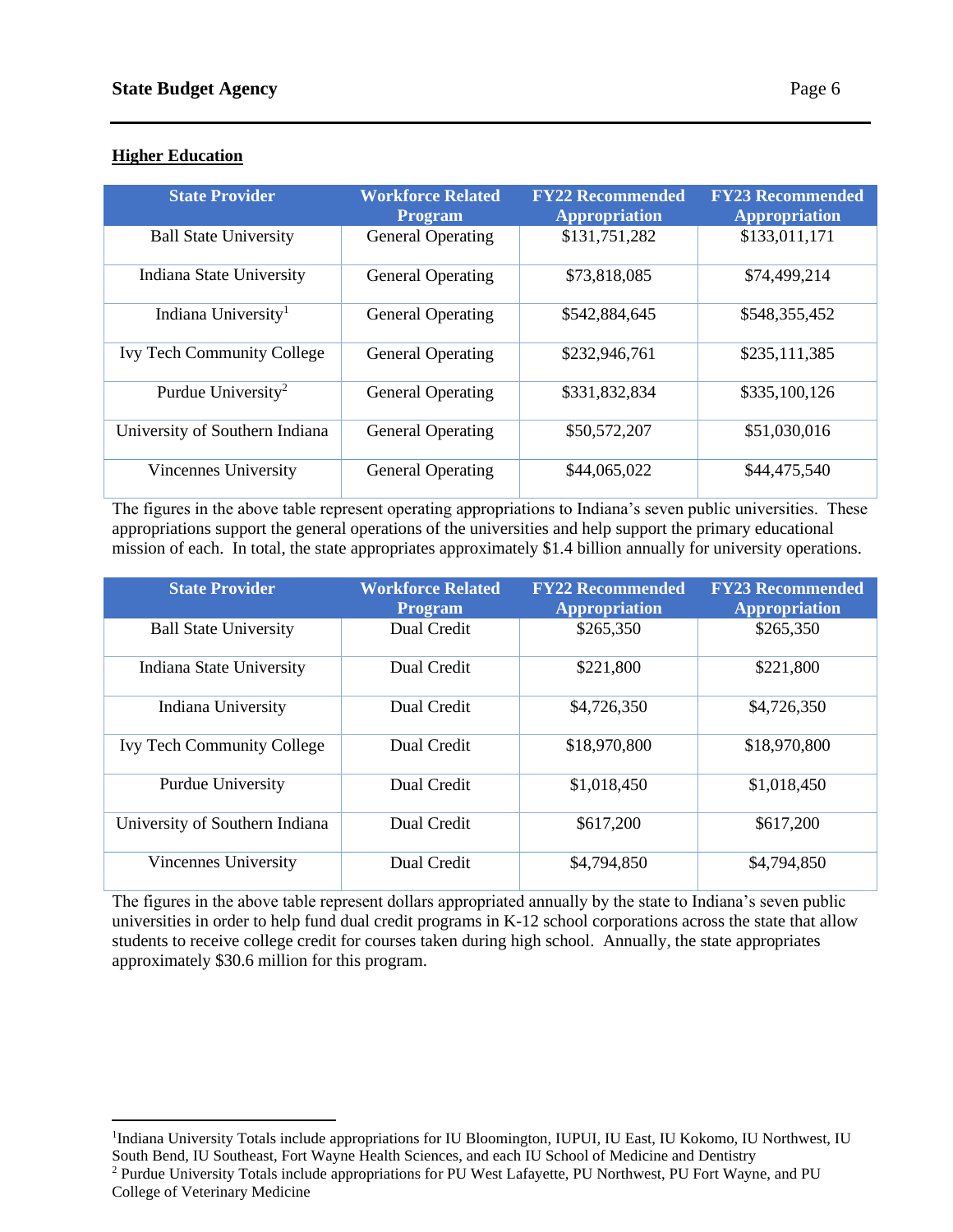| <b>State Provider</b>        | <b>Workforce Related</b><br><b>Program</b> | <b>EY22 Recommended EY23 Recommended</b><br><b>Appropriation</b> | <b>Appropriation</b> |
|------------------------------|--------------------------------------------|------------------------------------------------------------------|----------------------|
| <b>Ball State University</b> | Indiana Academy for                        | \$4,384,956                                                      | \$4,384,956          |
|                              | Science, Mathematics,                      |                                                                  |                      |
|                              | and Humanities                             |                                                                  |                      |

The Indiana Academy for Science, Mathematics, and Humanities is a residential high school for approximately 300 gifted and talented juniors and seniors from across the state of Indiana. In addition, through various outreach programs, the Academy strives to stimulate and enable vitality in educational programs for academically gifted students and teachers.

| <b>State Provider</b>    | <b>Workforce Related</b><br><b>Program</b> | <b>Appropriation</b> | <b>FY22 Recommended FY23 Recommended</b><br><b>Appropriation</b> |
|--------------------------|--------------------------------------------|----------------------|------------------------------------------------------------------|
| Indiana State University | Degree Link                                | \$446,438            | \$446,438                                                        |

Degree Link is a baccalaureate degree completion program, designed to meet the educational needs of place and time-bound Hoosier adults. Created in 1997 as a partnership between Indiana State University, Ivy Tech, and Vincennes University, Degree Link is designed to support the state's goals in increasing the educational attainment of Indiana's workforce.

| <b>State Provider</b>    | Workforce Related \<br><b>Program</b> | <b>FY22 Recommended</b> FY23 Recommended<br><b>Appropriation</b> | <b>Appropriation</b> |
|--------------------------|---------------------------------------|------------------------------------------------------------------|----------------------|
| Indiana State University | <b>Nursing Program</b>                | \$204,000                                                        | \$204,000            |

The Nursing Program appropriation is primarily utilized to support the instructional costs associated with required clinical supervision of students for the Baccalaureate of Nursing degree program and the Baccalaureate of Nursing Completion program for LPN and RN students pursuing a Bachelor of Science in Nursing. The line item also supports professional development of Nursing faculty to remain current in the discipline.

| <b>State Provider</b>             | <b>Workforce Related</b><br><b>Program</b>   | <b>Appropriation</b> | <b>FY22 Recommended</b> FY23 Recommended<br><b>Appropriation</b> |
|-----------------------------------|----------------------------------------------|----------------------|------------------------------------------------------------------|
| <b>Ivy Tech Community College</b> | Indiana Rural<br><b>Education Initiative</b> | \$1,057,738          | \$1,057,738                                                      |

The Southern Indiana Educational Alliance program connects the communities of Southern Indiana to education and training opportunities delivered by colleges, universities, and other organizations through collaboration with other Hoosier institutions of higher education. The program seeks to provide postsecondary education opportunities to meet the needs of time-and-place bound students in Southern Indiana.

| <b>State Provider</b>             | <b>Workforce Related</b><br><b>Program</b> | <b>Appropriation</b> | <b>FY22 Recommended FY23 Recommended</b><br><b>Appropriation</b> |
|-----------------------------------|--------------------------------------------|----------------------|------------------------------------------------------------------|
| <b>Ivy Tech Community College</b> | <b>Testing Centers</b>                     | \$710,810            | \$710,810                                                        |

The Workforce Centers appropriation funds the Certification Testing Centers on various Ivy Tech campuses that deliver certification and professional licensing testing and other related activities directed toward increasing the credentialing of Indiana's workforce.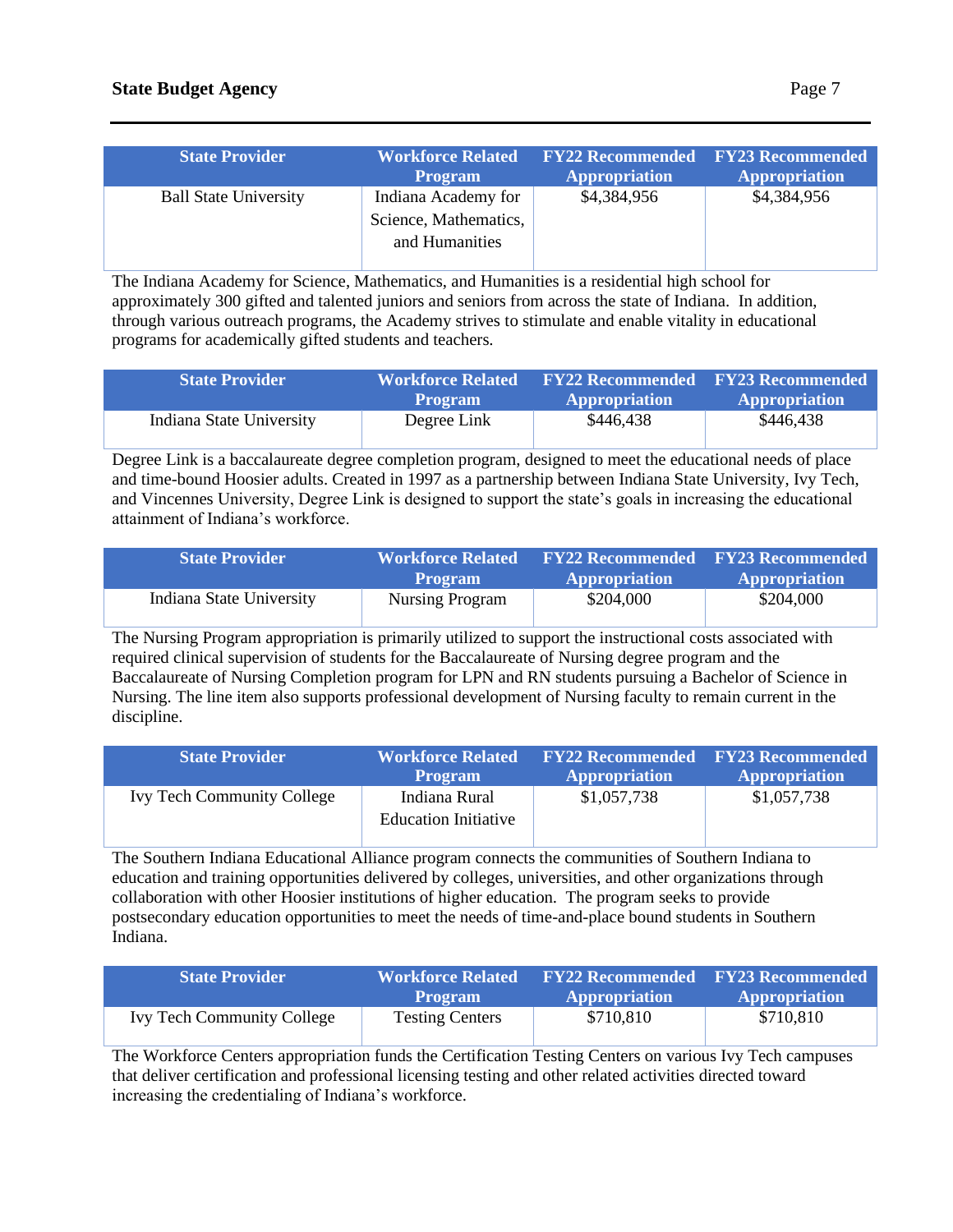| <b>State Provider</b> | <b>Workforce Related</b><br>' Program | <b>FY22 Recommended FY23 Recommended</b><br><b>Appropriation</b> | <b>Appropriation</b> |
|-----------------------|---------------------------------------|------------------------------------------------------------------|----------------------|
| Purdue University     | <b>Statewide Technology</b>           | \$6,695,258                                                      | \$6,695,258          |

The Statewide Technology program was created to extend Purdue's existing technology programs across the state to meet Indiana's need for educated technologists, technicians and innovators in communities where highly skilled workers with problem‐solving skills are in great demand. Purdue Polytechnic Statewide serves over 1,100 students at its nine locations across the state. Most Statewide graduates remain in the community where they received their degree, bolstering the local economy and supporting the local industry base with highly qualified graduates in the STEM disciplines.

| <b>State Provider</b> | <b>Workforce Related</b><br><b>Program</b>              | <b>FY22 Recommended FY23 Recommended</b><br><b>Appropriation</b> | <b>Appropriation</b> |
|-----------------------|---------------------------------------------------------|------------------------------------------------------------------|----------------------|
| Vincennes University  | Career and Technical<br><b>Early College</b><br>Program | \$3,000,000                                                      | \$3,000,000          |

The Career and Technical Early College Program allows high school students the opportunity to earn college credit in CTE areas while simultaneously putting them on a defined pathway to an Associate's degree.

| <b>State Provider</b>                  | <b>Workforce Related</b><br><b>Program</b> | <b>Appropriation</b> | <b>FY22 Recommended</b> FY23 Recommended<br><b>Appropriation</b> |
|----------------------------------------|--------------------------------------------|----------------------|------------------------------------------------------------------|
| <b>Commission for Higher Education</b> | $21st$ Century Scholars                    | \$166,270,623        | \$166,270,623                                                    |

The 21<sup>st</sup> Century Scholars program is designed to support and encourage youth from lower-income families to enter college through early intervention strategies and grants. Income eligible students enroll during their 7th and 8<sup>th</sup> grade year and must meet certain requirements during high school and college to remain eligible for the award. The scholarship pays up to full tuition and regularly assessed fees for students attending eligible public, private, and proprietary postsecondary institutions.

| <b>State Provider</b>                  | <b>Workforce Related</b><br><b>Program</b> | <b>Appropriation</b> | <b>FY22 Recommended FY23 Recommended</b><br><b>Appropriation</b> |
|----------------------------------------|--------------------------------------------|----------------------|------------------------------------------------------------------|
| <b>Commission for Higher Education</b> | <b>Adult Student Grant</b>                 | \$7,579,858          | \$7,579,858                                                      |

The Adult Student Grant program is designed to meet the unique needs of working adults. The program encourages students to start or complete a certificate, associate, or bachelor's degree by subsidizing up to \$2,000 of tuition and fee costs.

| <b>State Provider</b>                  | <b>Workforce Related</b><br><b>Program</b> | <b>Appropriation</b> | <b>FY22 Recommended FY23 Recommended</b><br><b>Appropriation</b> |
|----------------------------------------|--------------------------------------------|----------------------|------------------------------------------------------------------|
| <b>Commission for Higher Education</b> | Freedom of Choice                          | \$66,225,902         | \$66,225,902                                                     |

The Freedom of Choice Award is available to full-time students attending private colleges and is used to provide state financial aid to students based on income needs. The grant includes a base award and performance-based incentives earned by students.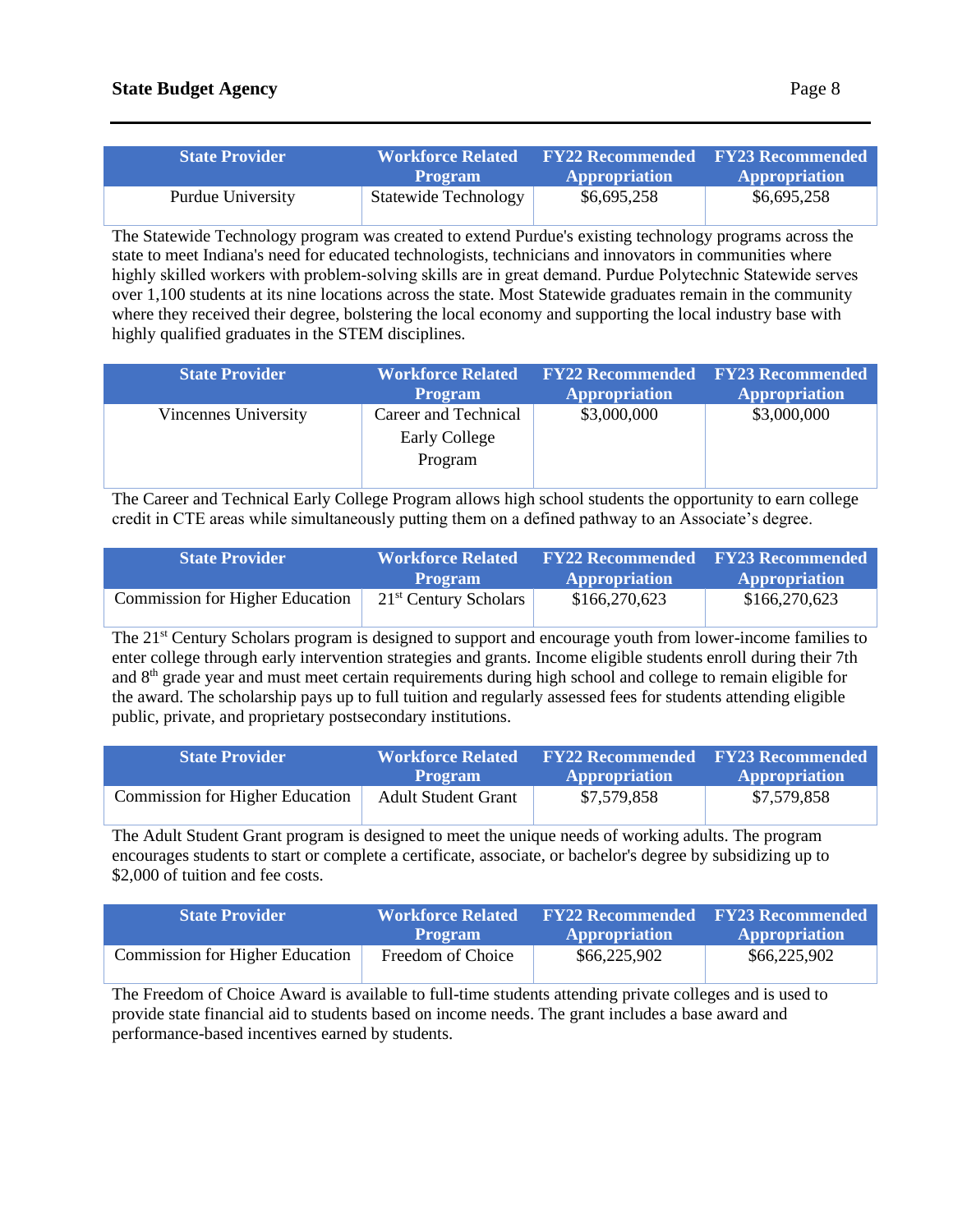The High Need Student Teaching Stipend program provides a one-time award for students who plan to teach in a high-need field, which the Commission for Higher Education has defined as middle or high school level math or science. Special education is also included through statutory language. Students must agree in writing to apply for a teaching position at an accredited school in Indiana following teaching certification and, if hired, must agree to teach for at least three years.

| <b>State Provider</b>                  | <b>Workforce Related</b><br><b>Program</b>    | <b>FY22 Recommended FY23 Recommended</b><br><b>Appropriation</b> | <b>Appropriation</b> |
|----------------------------------------|-----------------------------------------------|------------------------------------------------------------------|----------------------|
| <b>Commission for Higher Education</b> | High Value<br><b>Workforce Ready</b><br>Grant | \$1,000,000                                                      | \$1,000,000          |
|                                        |                                               |                                                                  |                      |

The High Value Workforce Ready Grant program was created to provide scholarships to adult students pursuing high-demand, shorter-term credentials. The scholarship covers tuition expenses for adult students enrolling in certain certificate programs that are aligned with a high-demand area of the economy. The program is implemented jointly by the Department of Workforce Development and the Commission for Higher Education who provide grants to non-credit bearing providers and credit bearing providers respectively.

| <b>State Provider</b>                  | <b>Workforce Related</b><br><b>Program</b> | <b>FY22 Recommended</b> FY23 Recommended<br><b>Appropriation</b> | <b>Appropriation</b> |
|----------------------------------------|--------------------------------------------|------------------------------------------------------------------|----------------------|
| <b>Commission for Higher Education</b> | <b>Higher Education</b><br>Award           | \$101,425,081                                                    | \$101,425,081        |

The Higher Education Award is available to full-time students attending public and proprietary colleges and is used to provide state financial aid to students based on income needs. The grant includes a base award and performance-based incentives earned by students.

| <b>State Provider</b>                  | <b>Workforce Related</b><br><b>Program</b>         | <b>Appropriation</b> | <b>FY22 Recommended FY23 Recommended</b><br><b>Appropriation</b> |
|----------------------------------------|----------------------------------------------------|----------------------|------------------------------------------------------------------|
| <b>Commission for Higher Education</b> | <b>Minority Student</b><br><b>Teaching Stipend</b> | \$50,000             | \$50,000                                                         |

The Minority Student Teaching Stipend program provides a one-time award for minority students who will participate in student teaching or a school administration internship as part of their degree requirements. Students must agree in writing to apply for a teaching position at an accredited school in Indiana following teaching certification and, if hired, must agree to teach for at least three years.

| <b>State Provider</b>                  | <b>Workforce Related</b><br><b>Program</b>  | <b>Appropriation</b> | <b>FY22 Recommended</b> FY23 Recommended<br><b>Appropriation</b> |
|----------------------------------------|---------------------------------------------|----------------------|------------------------------------------------------------------|
| <b>Commission for Higher Education</b> | <b>Minority Teacher</b><br>Scholarship Fund | \$400,000            | \$400,000                                                        |

The Minority Teacher Scholarship program was created to provide renewable scholarships for African American and Hispanic students preparing for a teaching career and who are enrolled in a degree program focused on education and teaching. This program applies to students who are full-time attending a public institution.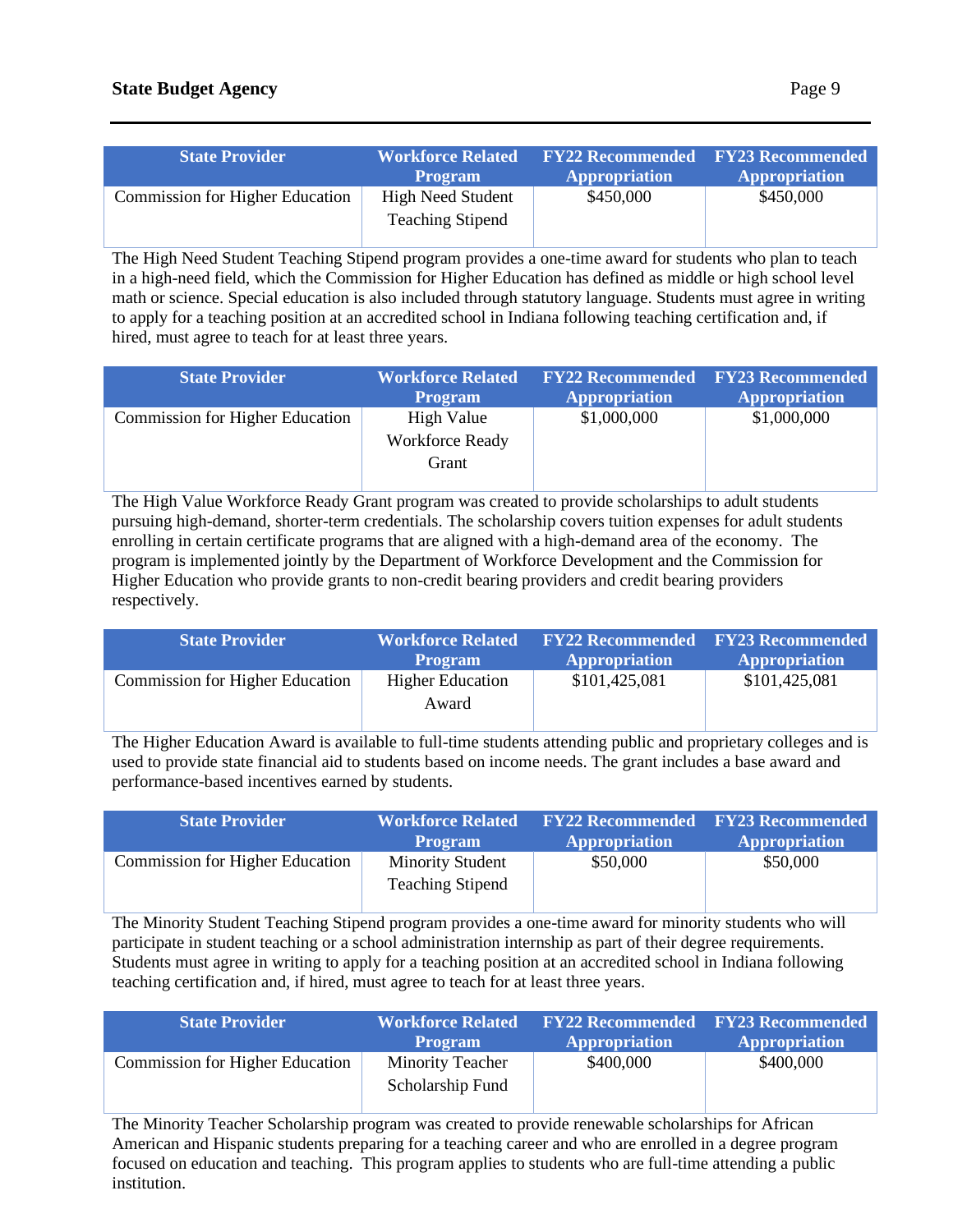| <b>State Provider</b>                  | <b>Workforce Related</b><br><b>Program</b>  | <b>Appropriation</b> | <b>FY22 Recommended FY23 Recommended</b><br><b>Appropriation</b> |
|----------------------------------------|---------------------------------------------|----------------------|------------------------------------------------------------------|
| <b>Commission for Higher Education</b> | National Guard<br><b>Tuition Supplement</b> | \$3,676,240          | \$3,676,240                                                      |

The National Guard Tuition Supplement program provides tuition assistance to eligible members of the Indiana Air and Army National Guard. The amount of the National Guard Tuition Supplemental Grant covers 100% of tuition and regularly assessed fees during the fall and spring semesters of an academic year. Students can attend either full-time or part-time and receive the National Guard Scholarship.

| <b>State Provider</b>                  | <b>Workforce Related</b><br><b>Program</b>         | <b>Appropriation</b> | <b>FY22 Recommended</b> FY23 Recommended<br><b>Appropriation</b> |
|----------------------------------------|----------------------------------------------------|----------------------|------------------------------------------------------------------|
| <b>Commission for Higher Education</b> | <b>Next Generation</b><br><b>Hoosier Educators</b> | \$6,082,400          | \$6,082,400                                                      |

The Next Generation Hoosier Educators program provides up to 200 high-achieving high school and college students interested in pursuing a career in education with the opportunity to earn a renewable scholarship of up to \$7,500 each year for four academic years. In exchange, students agree to teach for five years at an eligible Indiana school or repay the corresponding, prorated amount of the scholarship.

| <b>State Provider</b>                  | <b>Workforce Related</b><br><b>Program</b> | <b>Appropriation</b> | <b>FY22 Recommended FY23 Recommended</b><br><b>Appropriation</b> |
|----------------------------------------|--------------------------------------------|----------------------|------------------------------------------------------------------|
| <b>Commission for Higher Education</b> | Primary Care<br>Scholarship                | \$2,000,000          | \$2,000,000                                                      |

The Primary Care Scholarship program is for students who attend Marian University's College of Osteopathic Medicine. Participants in the program may receive up to \$10,000 per year from this scholarship. Recipients must be Indiana residents and agree to serve one year in a primary care practice in Indiana for every year they receive the scholarship.

| <b>State Provider</b>                  | <b>Workforce Related</b><br><b>Program</b> | <b>FY22 Recommended</b> FY23 Recommended<br><b>Appropriation</b> | <b>Appropriation</b> |
|----------------------------------------|--------------------------------------------|------------------------------------------------------------------|----------------------|
| <b>Commission for Higher Education</b> | <b>STEM Teacher</b>                        | \$4,250,000                                                      | \$4,250,000          |
|                                        | Recruitment Fund                           |                                                                  |                      |

The objectives of the STEM Teacher Recruitment Fund are to encourage the growth of existing organizations that recruit STEM teachers, to support the establishment of programs that increase the pool of high-quality STEM teachers in Indiana, and to identify recruiting organizations that produce high student achievement and highly effective teachers, match STEM teachers with school corporations that are encountering shortages of qualified teachers, and place new STEM teachers in schools located in underserved areas